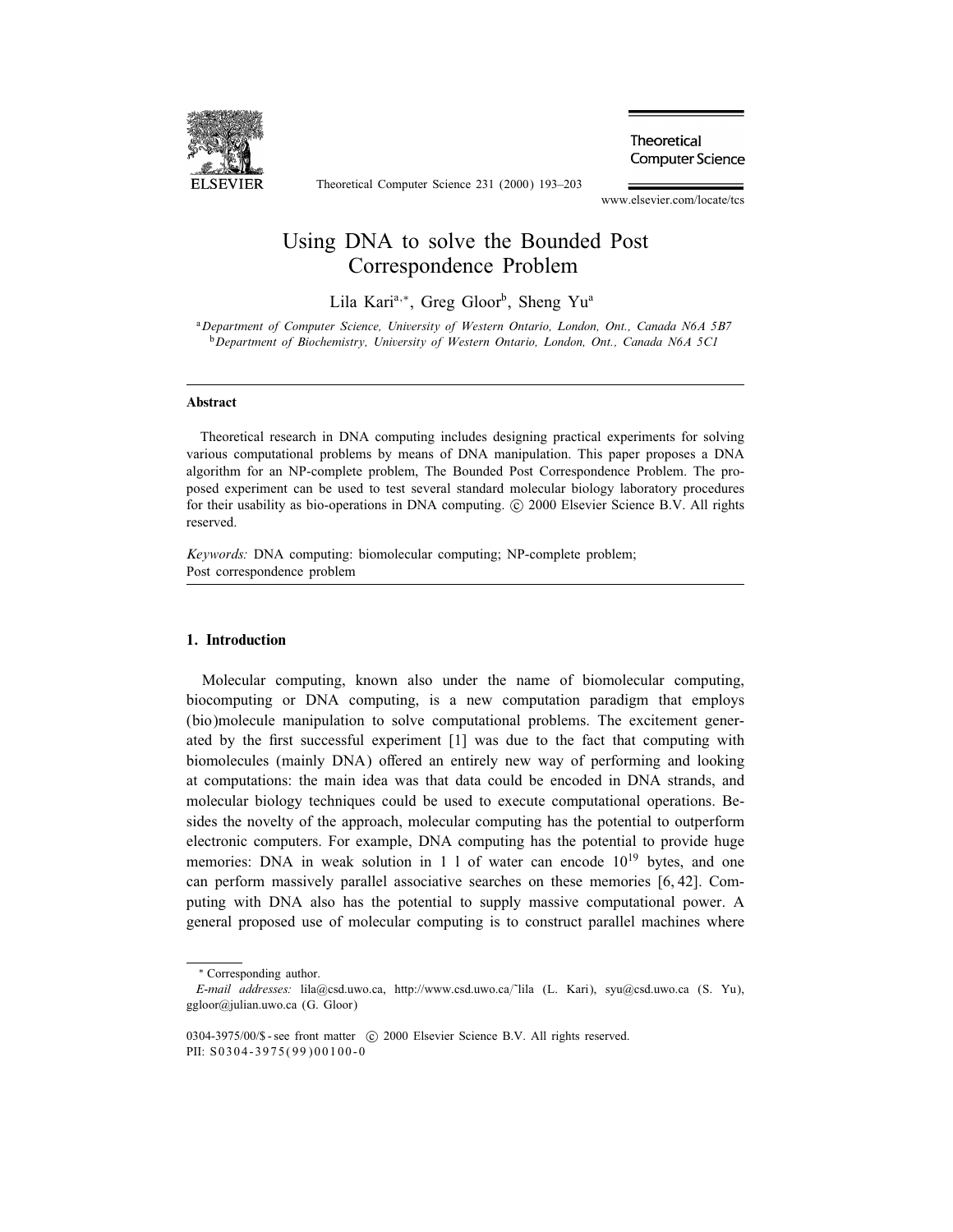each processor's state is encoded by a DNA strand. DNA in weak solution in 1 l of water can encode the state of  $10^{18}$  processors. Moreover, one can perform massively parallel computations by executing recombinant bio-operations that act on all the DNA molecules at the same time. These recombinant bio-operations may be used to execute massively parallel memory read/write, logical operations and also further basic operations, such as parallel arithmetic. Since certain recombinant bio-operations can take minutes to perform, the overall potential for molecular computation is about 1000 tera-ops [42].

Despite the progress obtained, substantial obstacles remain before molecular computing becomes an effective computational paradigm. The field is therefore still in the incipient stage of (i) testing the suitability of certain molecular biology techniques for computational purposes, and (ii) finding a suitable formal model for DNA computing. The research in the field has had therefore, from the beginning, both experimental and theoretical aspects. (For surveys and summaries of the field see  $[28]$  and references therein, see also [42, 18, 45, 49].)

The experiments that have actually been carried out include the following. Kaplan et al. [26], replicated Adleman's experiment; a Wisconsin team of computer scientists and biochemists made partial progress in solving a 5-variable instance of the SAT problem by using a surface-based approach [36]; Guarnieri, Fliss and Bancroft have used a horizontal chain-reaction for DNA-based addition [19]. At the same time, various aspects of the implementability of DNA computing have been experimentally investigated: the effect of good encodings on the solutions of Adleman's problem was addressed in [14]; the complications raised by using the polymerase chain reaction were studied in [27]; the usability of self-assembly of DNA was studied in [55]; the experimental gap between the design and assembly of unusual DNA structures was pointed out in [48]; joining and rotating data with molecules was reported in [4]; concatenation with PCR was studied in [4, 5]; evaluating simple Boolean formulas was started in [20]; ligation experiments in computing with DNA were conducted in [25]; an experiment featuring a DNA solution to the shortest common superstring problem is currently underway at Western Ontario [29].

The theoretical work on DNA computing comprises, on one side, attempts to model the process in general, and to give it a mathematical foundation. To this aim, models of DNA computing have been proposed and studied from the point of view of their computational power and their in vitro feasibility (see, for example, [2, 3, 8, 21, 30, 35, 54, 50, 22, 40, 39, 16, 13, 51, 31, 9, 11, 41, 43, 44, 53]). Overall, the existence of different models with complementing features shows the versatility of DNA computing and increases the likelihood of practically constructing a DNA computingbased device.

On the other side, the theoretical research on DNA computing includes designing potential experiments for solving various problems by means of DNA manipulation. Descriptions of such experiments include the satisability problem [35], breaking the data encryption standard [10], expansions of symbolic determinants [34], matrix multiplication [38], graph connectivity and knapsack problem using dynamic programming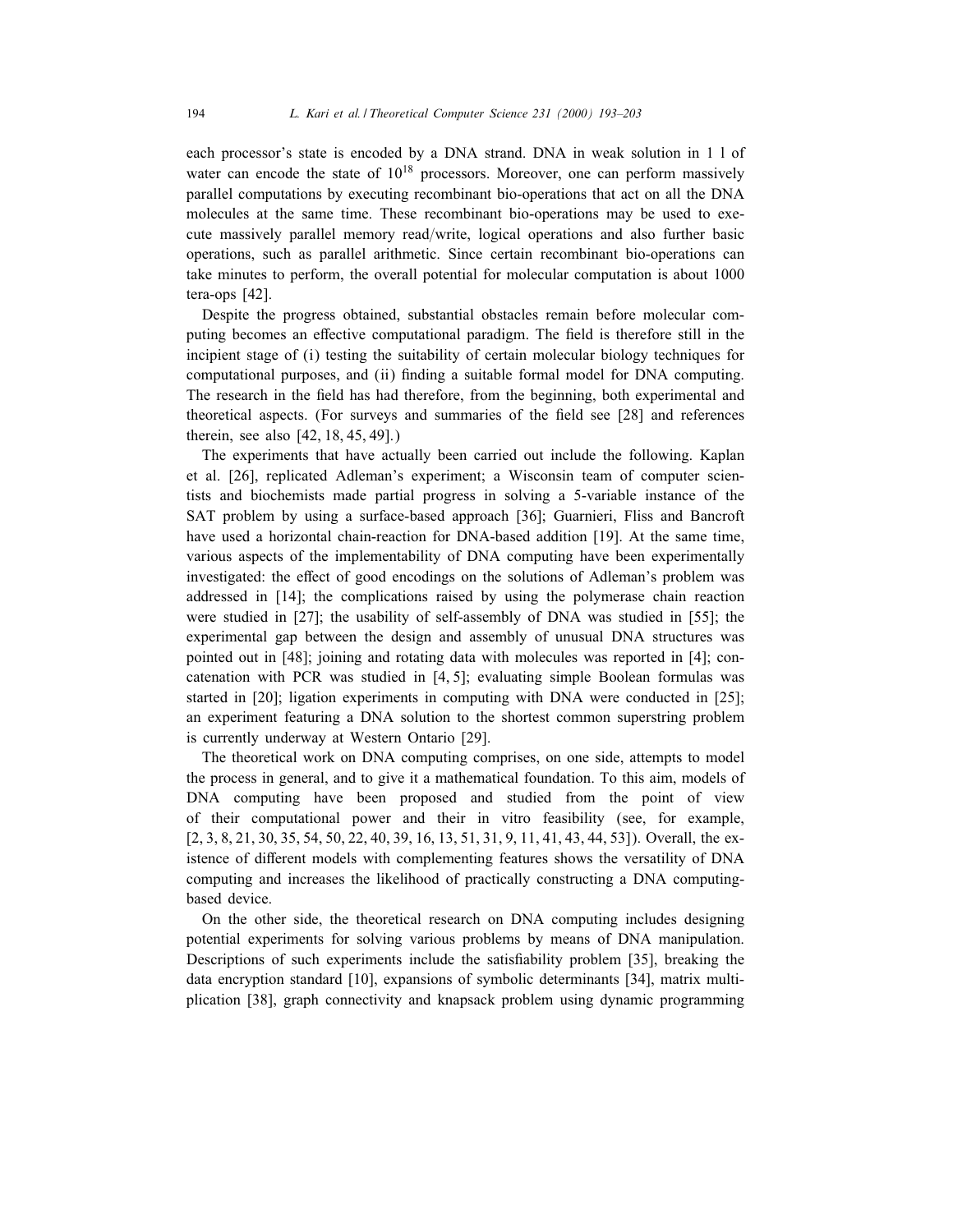[7], road coloring problem [24], computer algebra problems [52], and simple Horn clause computation [33]. The present paper falls into this category by proposing a DNA algoritm for an NP-complete problem, The Bounded Post Correspondence Problem, as a test-bed for several bio-operations.

It is anticipated that the research in molecular computing will have a great impact in many aspects of science and technology. In particular, molecular computing sheds new light onto the very nature of computation, while also opening prospects of computing devices radically different from today's computers. Probing the limits of biomolecular computation could lend new insights into the information processing abilities of cellular organisms and in general into computational processes in nature.

### 2. An NP-complete problem

The problem we have chosen for our experiment is The Bounded Post Correspondence Problem. There were several reasons for our choice. First, the problem is NP-complete, i.e., it is a *hard* computational problem. This means, in particular, that it cannot yet be solved in real-time by electronic computers. Finding an efficient DNA algorithm for solving it would thus indicate that DNA computing could be quantitatively superior to electronic computing. Second, the experiment proposed for solving the problem uses readily available reagents and techniques. In fact, one of the purposes of the experiment is to test standard molecular procedures for potential use in DNA computing. Last, but not least, the Bounded Post Correspondence Problem is a much celebrated computer science problem. If the condition "bounded" were dropped, the resulting problem would be *unsolvable* by classical means of computation. The search for DNA solutions of this problem could thus give insights into the limitations of DNA computing, and shed light into the conjecture that DNA computing is a qualitatively new model of computation.

Before formally stating the problem, we summarize the notation used throughout the paper. For a set  $\Sigma$ , card( $\Sigma$ ) denotes its cardinality, that is, the number of elements in  $\Sigma$ . An *alphabet* is a finite nonempty set. Its elements are called *letters* or *symbols*. The symbols will be usually denoted by the first letters of the alphabet, with or without indices, i.e.,  $a, b, C, D, a_i, b_j$ , etc. If  $\Sigma = \{a_1, a_2, \ldots, a_n\}$  is an alphabet, then any sequence  $w = a_{i1} a_{i2} \ldots a_{i_k}$ ,  $k \ge 0$ ,  $a_{i_j} \in \Sigma$ ,  $1 \le j \le k$  is called a string (word) over  $\Sigma$ . The length of the word w is denoted by |w| and, by definition, equals k. The words over  $\Sigma$ will usually be denoted by the last letters of the alphabet, with or without indices, for example x, y,  $w_i$ ,  $u_i$ , etc. The set of all words consisting of letters from  $\Sigma$  will be denoted by  $\Sigma^*$ . For additional formal language definitions and notations see [46].

## 2.1. Bounded Post Correspondence Problem [17,12]

*INSTANCE*: Alphabet  $\Sigma$ , two lists of strings from  $\Sigma^*$ ,  $u = (u_1, u_2, \ldots, u_n)$  and  $w =$  $(w_1, w_2,..., w_n)$ , and a positive integer  $K \le n$ .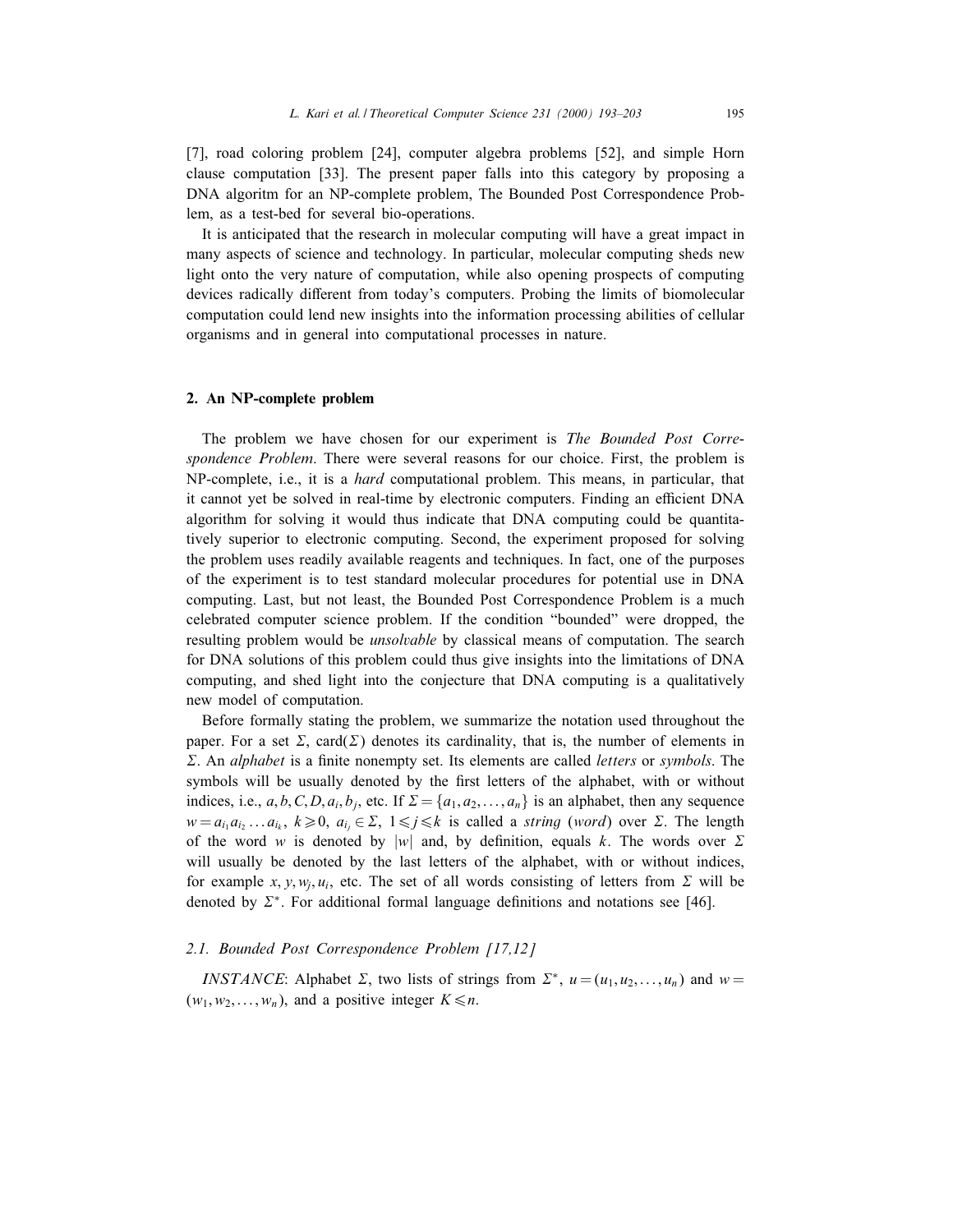QUESTION: Is there a sequence  $i_1, i_2, \ldots, i_k$  of  $k \le K$  (not necessarily distinct) positive integers, each between 1 and *n*, such that the two strings  $u_{i_1}u_{i_2} \ldots u_{i_k}$  and  $w_i_1w_i_2 \ldots w_i_k$  are identical?

*Comments:* Problem is undecidable if no upper bound is placed on  $k$  [23].

In order to be able to state the problem in molecular biology terms and give it a DNA-based solution, we need a brief introduction of some basic molecular biology notions. For further details of molecular biology terminology, the reader is referred to [32].

DNA (deoxyribonucleic acid) is found in every cellular organism as the storage medium for genetic information. It is composed of units called nucleotides, distinguished by the chemical group, or base, attached to them. The four bases are *adenine*, quanine, cytosine and thymine, abbreviated as  $A, G, C$ , and  $T$ . (The names of the bases are also commonly used to refer to the nucleotides that contain them.) Single nucleotides are linked together end-to-end to form DNA strands. A short single-stranded polynucleotide chain, usually less than 30 nucleotides long, is called an *oligonucleotide*. The DNA sequence has a *polarity*: a sequence of DNA is distinct from its reverse. The two distinct ends of a DNA sequence are known under the name of the 5' end and the 3' end, respectively. Taken as pairs, the nucleotides  $\Lambda$  and  $T$  and the nucleotides C and G are said to be complementary. Two complementary single-stranded DNA sequences with opposite polarity will join together to form a double helix in a process called *base-pairing* or *annealing*. The reverse process  $-$  a double helix coming apart to yield its two constituent single strands – is called melting.

A single strand of DNA can be likened to a string consisting of a combination of four different symbols,  $A, G, C, T$ . Mathematically, this means we have at our disposal a 4-letter alphabet  $\Sigma = \{A, G, C, T\}$  to encode information. As concerning the operations that can be performed on DNA strands, the proposed models of DNA computation are based on various combinations of the following primitive *bio-operations* [28, 29]:

- Synthesizing a desired polynomial-length strand.
- *Mixing*: pour the contents of two test-tubes into a third.
- Annealing (hybridization): bond together two single-stranded complementary DNA sequences by cooling the solution.
- Melting (denaturation): break apart a double-stranded DNA into its singlestranded components by heating the solution.
- *Amplifying (copying)*: make copies of DNA strands by using the polymerase chain reaction (PCR) [15].
- Separating the strands by length using a technique called gel electrophoresis.
- Extracting those strands that contain a given pattern as a substring by using affinity purification.
- Cutting DNA double-strands at specific sites by using commercially available restriction enzymes.
- Ligating: paste DNA strands with compatible sticky ends by using DNA ligases.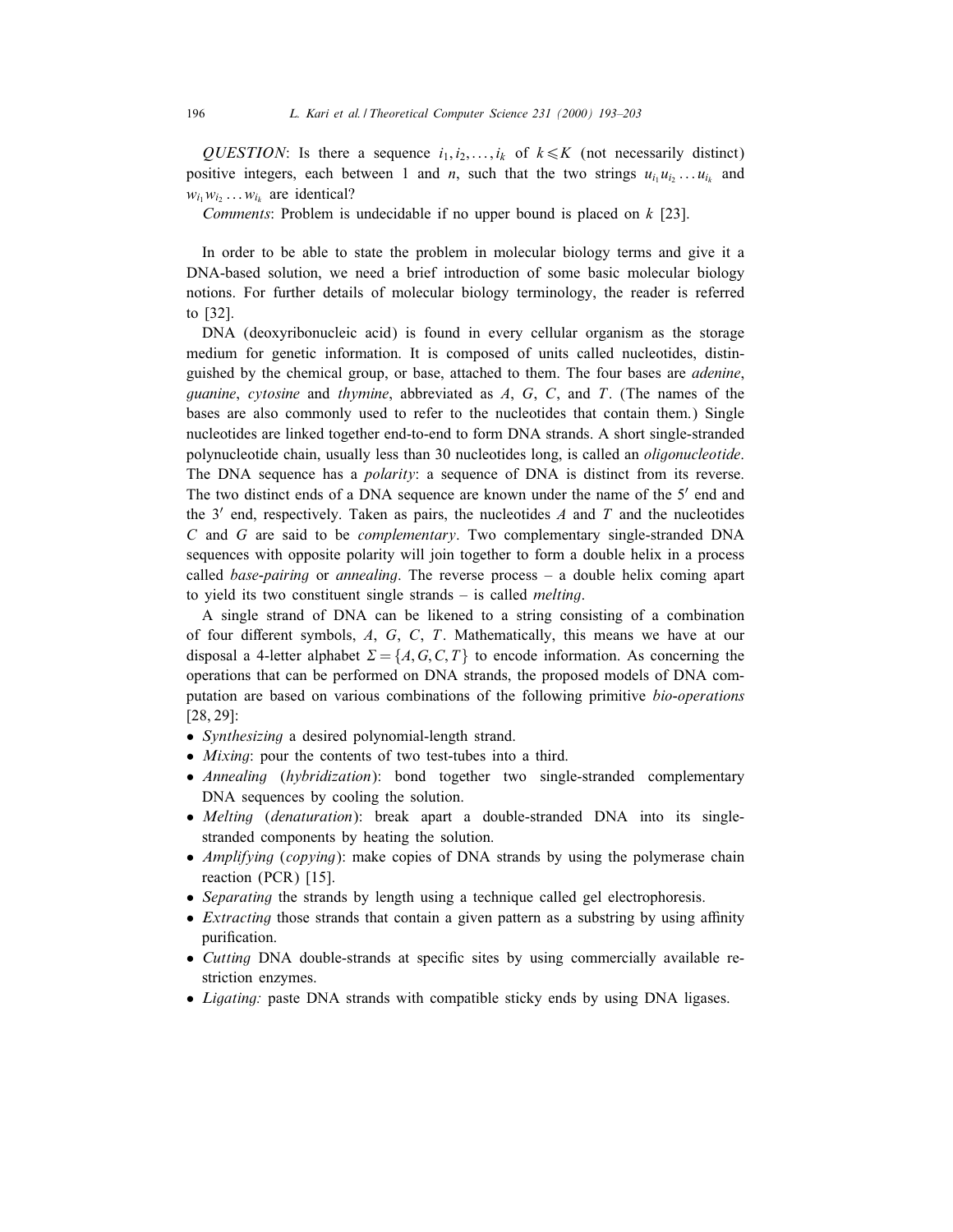- Substituting: substitute, insert or delete DNA sequences by using PCR site-specific oligonucleotide mutagenesis.
- Detecting and Reading a DNA sequence from a solution.

We are now ready to formulate the Bounded Post Correspondence Problem in molecular biology terms:

### 2.2. The Bounded Post Correspondence Problem in molecular terms

Consider two lists of *n* oligonucleotide sequences each,  $u = (u_1, u_2, \dots, u_n)$  and  $w =$  $(w_1, w_2,..., w_n)$ . Given a number K, less than or equal to n, are there two sequences of catenated oligonucleotide strings with the properties:

- one sequence contains only oligonucleotide strings from the list  $u$ , and the other only oligonucleotide strings from the list  $w$ ,
- $\bullet$  each sequence contains the same number (smaller than  $K$ ) of oligonucleotide strings,
- the oligonucleotide strings are catenated in the same order,
- the two sequences obtained from catenating are identical?

Note that the given oligo strings are not necessarily of the same length, that they are are not necessarily distinct, and that in the joined sequences oligo strings can be repeated. For example, let  $u = (TAT, GTAA, A, AT)$ ,  $w = (TA, CAGG, TA, GC)$  and  $K = 4$ . The oligonucleotide sequences in the u-list are not of the same length, and in the list  $w$ , the 1st sequence coincides with the 3rd. Moreover, the answer to our problem is "YES". Indeed the sequence TATA which is the catenation of the 1st and 3rd oligo-strings from the list  $u$  coincides with the sequence obtained by catenating the 1st and 3rd oligo-strings from the list w. Notice that also the sequence  $TATATATA$ obtained by catenating the 1st, 3rd, 1st and 3rd strings from the list  $u$  coincides with the corresponding sequence from the list  $w$ .

#### 3. Molecular solution

This section contains a DNA algorithm developed to solve the Bounded Post Correspondence Problem, and which we propose as a practical experiment. The experiment uses readily available reagents and techniques. Compared to standard protocols, the main difference is the number of reactions conducted entirely in vitro prior to cloning of the products. Careful optimization of each step will be required to ensure maximum specificity. However, these reactions are possible to perform entirely within the established parameters of each enzyme. All reactions will be performed on nucleic acids bound to a matrix. This will simplify recovery of the desired products and will permit reagents and buffers to be pumped through in bulk rather than be added individually. This solid-phase approach will reduce the number of manipulations and provide maximum control over the reaction conditions.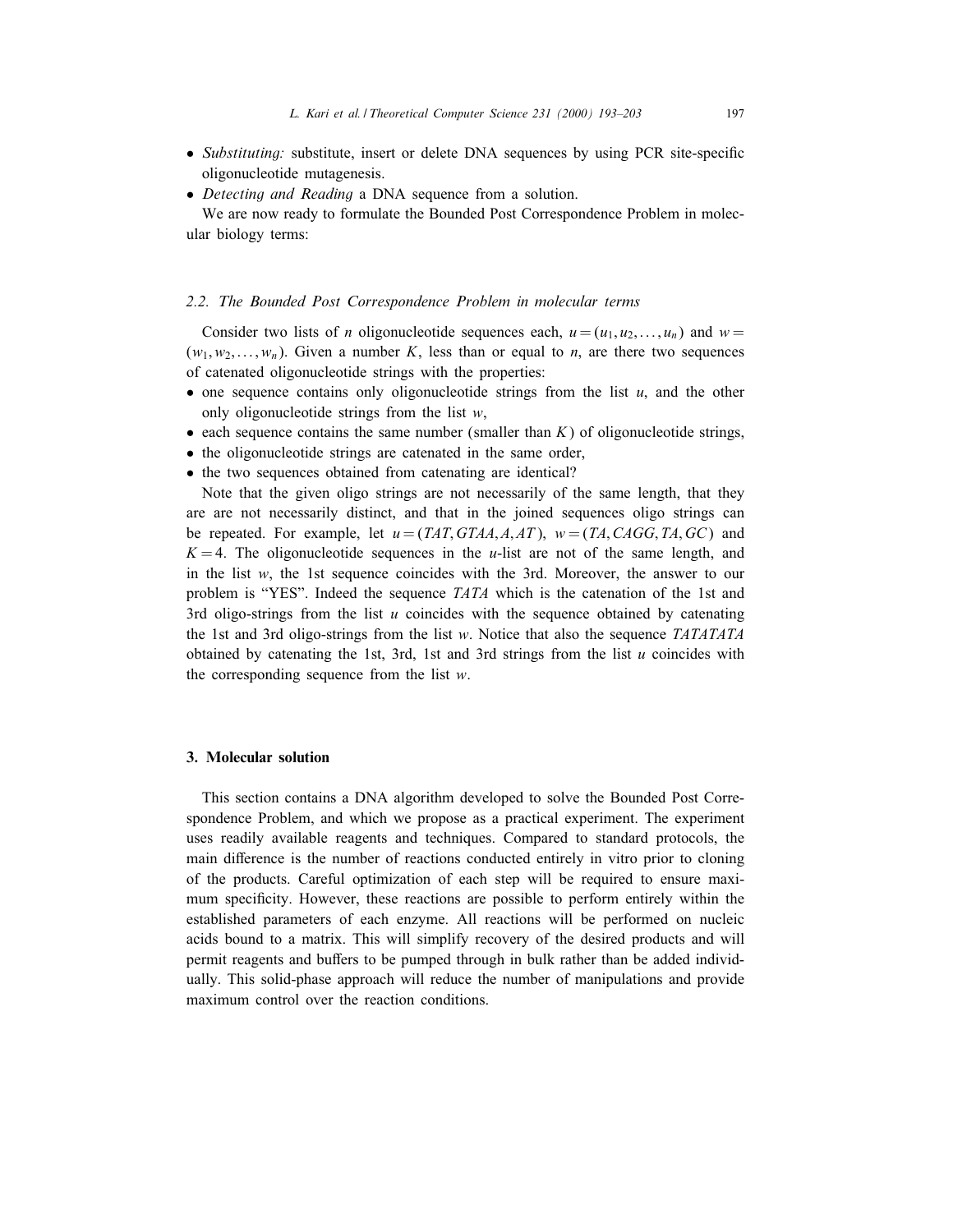## DNA algorithm for the Bounded Post Correspondence Problem

Step 1. Encoding the words and numbers.

- (a) Encode each word  $u_i, w_i$ ,  $1 \le i \le n$ , in a DNA sequence.
- (b) Encode each number i,  $1 \le i \le n$ , in a DNA sequence.
- (c) Synthesize the encoding of a chosen "bridge" string  $\beta$  into a DNA sequence and put the resulting population of sequences  $\beta$  into two tubes A and B.
- (d) Set  $k = 1$ .

Step 2. Generating catenated oligonucleotide sequences from both lists.

- (1) Distribute the contents of tube A into n tubes  $A_1, A_2, \ldots, A_n$ .
- (2) For each tube  $A_i$ , append the encoding of the word  $u_i$  at the beginning of all strings in  $A_i$ , and the encoding of the number i at the end of all strings in  $A_i$ .
- (3) Mix the contents of the resulting tubes  $A_i$ ,  $1 \leq i \leq n$ , into the tube A. As a result of  $(1)$ – $(3)$  tube A will contain all the possible combinations

 $u_{i_1}u_{i_2}\ldots u_{i_k}$   $\beta$   $i_k\ldots i_2i_1$ ,  $1\le i_j\le n$ ,  $1\le j\le k$ .

- (4) Distribute the contents of tube B into n tubes  $B_1, B_2, \ldots, B_n$ .
- (5) For each tube  $B_i$ , append the encoding of the word  $w_i$  at the beginning of all strings in  $B_i$ , and the encoding of the number i at the end of all strings in  $B_i$ .
- (6) Mix the contents of the resulting tubes  $B_i$ ,  $1 \leq i \leq n$ , into the tube B. As a result of  $(4)$ ,  $(5)$  and  $(6)$ , tube B will contain all the possible combinations

 $w_{i_1} w_{i_2} ... w_{i_k} \beta i_k ... i_2 i_1, \quad 1 \le i_j \le n, \quad 1 \le j \le k.$ 

## Step 3. Search for matching catenated sequences.

Check if the tubes  $A$  and  $B$  contain any identical strings. If yes, the answer to our problem is YES. Otherwise, i.e., if no matching string has been found, increase the value of  $k$  by 1.

Step 4. If  $k > K$  then stop and say NO. Otherwise go to Step 2.

## Implementation (see Appendix A)

The problem can be solved by first separately making all the possible ordered combinations of concatenations containing  $k$  words and the  $k$  corresponding indices from the sequence lists  $u$  and  $w$ . To check if any identical strings have been obtained we propose the following method. The pools of concatenated sequences will be hybridized, and treated with a single-stranded nuclease to degrade any single-stranded DNA, while leaving the double-stranded DNA intact. Only the  $u$ -strings and  $w$ -strings that are complementary, of the same length, and in the same order will survive this treatment. They will be then amplified by the PCR, cloned and sequenced to find the answer. In principle, this problem is similar to a subtractive hybridization [37, 47].

### Step 1. Encoding the words and numbers.

(a) Encoding the words: Each oligonucleotide encoding a word, and its complement will be synthesized. One strand will be synthesized unphosphorylated on the  $5'$  end,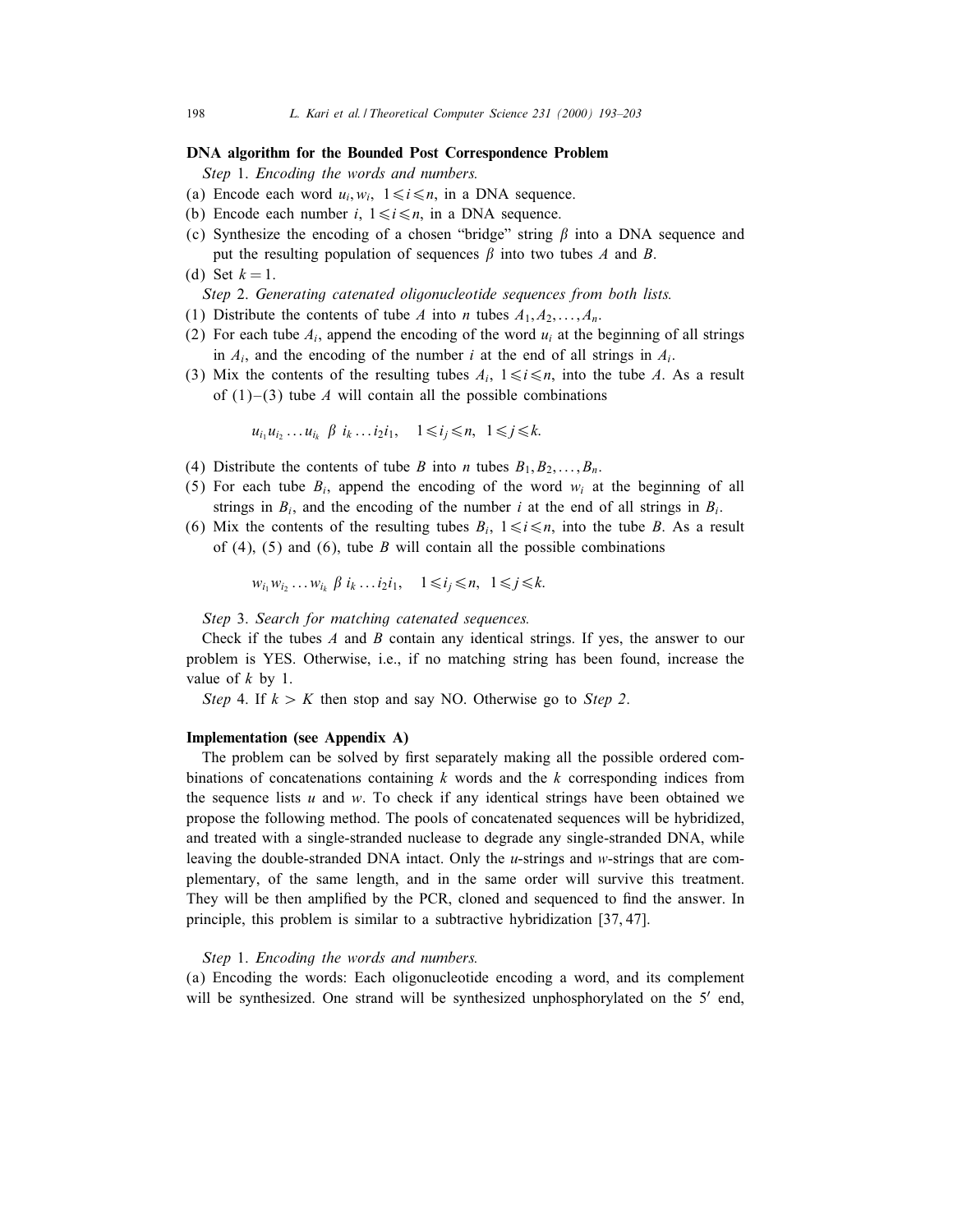and with a  $3'$  hydroxyl group at the other end. The complementary oligonucleotide strand will be synthesized with a  $5'$  phosphate group, and will be blocked with an amino group on the  $3'$  end. In this way, only one end of the double-stranded DNA sequence that arises by annealing of the oligonucleotides is competent to be ligated by T4 DNA ligase. The words could have a minimum size of 1 nucleotide and will be encoded as sequences adjacent to the right side of the recognition site for a restriction endonuclease that makes a cut outside its recognition sequence. The upper limit on the word length is constrained only by the length of sequence that can be synthesized efficiently. Currently, this upper limit is a chain length of about 100 nucleotides. (Note that a variety of restriction endonucleases will be assessed for their suitability for this reaction).

(b) Encoding the numbers: Each oligonucleotide that represents a number, and its complement will be synthesized as a 12-base long oligonucleotide. The oligos will have a cut site for a blunt-cutting restriction endonuclease in them that is adjacent to the right side of the sequence encoding the number. As described above, the oligonucleotides will be synthesized so that only one end of the double-stranded sequence will be competent for ligation.

(c) Synthesize the encoding of a chosen "bridge" string  $\beta$  into a DNA sequence. Put the resulting population of sequences  $\beta$  into two tubes A and B. The "bridge" will be biotinylated at one or more positions and bound to an avidin afinity column. In this way a continuous flow system can be set up to better remove unwanted products after the reaction. The bridge for the words in the  $u$ -list will be biotinylated on the top strand and the bridge for the words in the  $w$ -list will be biotinylated on the bottom strand. This will allow separation of the top and bottom strands in later stages.

(d) Set  $k = 1$ .

Step 2. Generating catenated oligonucleotide sequences from both lists.

(1) Distribute the contents of tube A into n tubes  $A_1, A_2, \ldots, A_n$ .

(2) Concatenating the words and corresponding numbers.

It is important that the strings be joined efficiently and with a minimum of side reactions. This can proceed through sequential DNA ligation and endonuclease cleavage reactions as seen in the attached Appendix A.

In the beginning, in each tube, the word nucleotide will be joined to the left, and the number oligonucleotide will be joined to the right of the central "bridge" oligonucleotide. For example, the reactions used in tube  $A_1$ , to add the word  $u_1$  to the left of the "bridge" and the number 1 to the right of it, will proceed as follows:

- *Ligation* of the word  $u_1$  to the bridge oligonucleotide. The word will be annealed to its complement, and ligated to the left of the bridge. In this and all subsequent ligations the new oligonucleotide will be in vast excess  $(>100 \text{ fold})$  to prevent selfligation of the concatenated product.
- Cleavage (cutting) on the right (number) side to expose a ligatable end with a blunt-cutting endonuclease.
- *Ligation* of the oligonucleotide representing number 1 to the exposed side.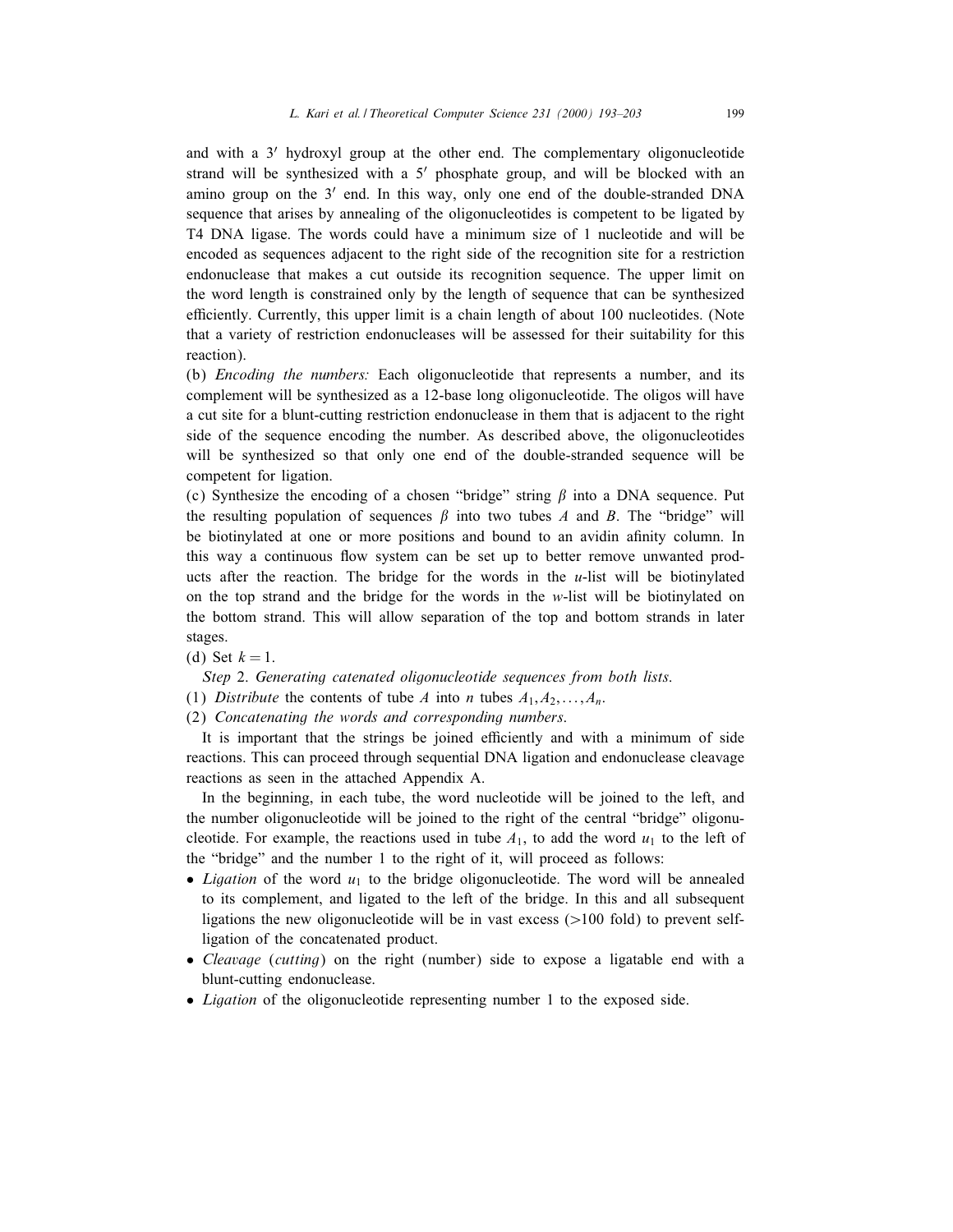- *Cleavage* on the left (word) side to expose a ligatable end. This cleavage will be done with a restriction endonuclease that cleaves outside the recognition site. In this way the word sequences can be arbitrarily chosen.
- Filling in of the cleaved end by a DNA polymerase and the four dNTP's to generate a blunt end.

Reactions similar to the ones above will be performed in separate tubes for each of the given n words. As a result, each tube  $A_i$  will contain the *i*th word concatenated to the left of the bridge and the number  $i$  concatenated to its right.

- (3) Mixing of the products from the *n* tubes obtained in (2) in the tube A.
- $(4)$ – $(6)$  Use a method analogous to the one in  $(1)$ – $(3)$  for generating catenated oligo sequences of words from the w-list and the corresponding numbers indicating their indices.
- Step 3. Search for matching catenated sequences.

Take aside small portions of the products from tubes  $A$  and  $B$  and mix them. Expose each end in turn and ligate a unique sequence onto each end for PCR amplication. Separate the top and bottom strands, keeping only the top strands for the sequences from the  $u$ -list and the bottom strands for the sequences from the  $w$ -list. The selection of complementary products from the two populations of concatenated sequences of words from the  $u$ -list, respectively, from the  $w$ -list can be done as follows: perform a simple hybridization followed by digestion with a single-strand specific nuclease. The nuclease will degrade any single-stranded regions of DNA that remain. After the nuclease is removed, only those products that are fully double-stranded will remain.

Complementary products that remain will be amplied by PCR between the terminal given sequences. PCR products will be sequenced to verify that they can be derived from the addition reactions done. Verified products will indicate that the answer is YES, and our experiment is complete.

The absence of product indicates that no matching pairs have yet been found and we have to increase the value of  $k$  by one and continue the process.

Step 4. If  $k > K$ , the absence of product (identical catenated sequences formed by at most  $K$  words) actually indicates that the answer to our problem is NO and the experiment is complete.

If  $k < K$ , then take the tubes A and B with their remaining products and repeat the procedure starting from Step 2. Subsequent additions, one at a time, will be to both ends of the initial word-bridge-number oligonucleotide sequence: the word oligos to the left and the number oligos to the right of it. Each of the words will be added in a different tube or column to ensure that each word is represented at each position in the concatenated product. With sufficient chromatography equipment, this can be done in parallel.

Pilot experiments: Experiments can be set up working from a known positive as well as a negative result to verify that the reactions are working as described above. Controls will be done to ensure that single-base mismatches can be cleared by the chosen nuclease. It is likely that we will have to test several nucleases for the required activity and specificity.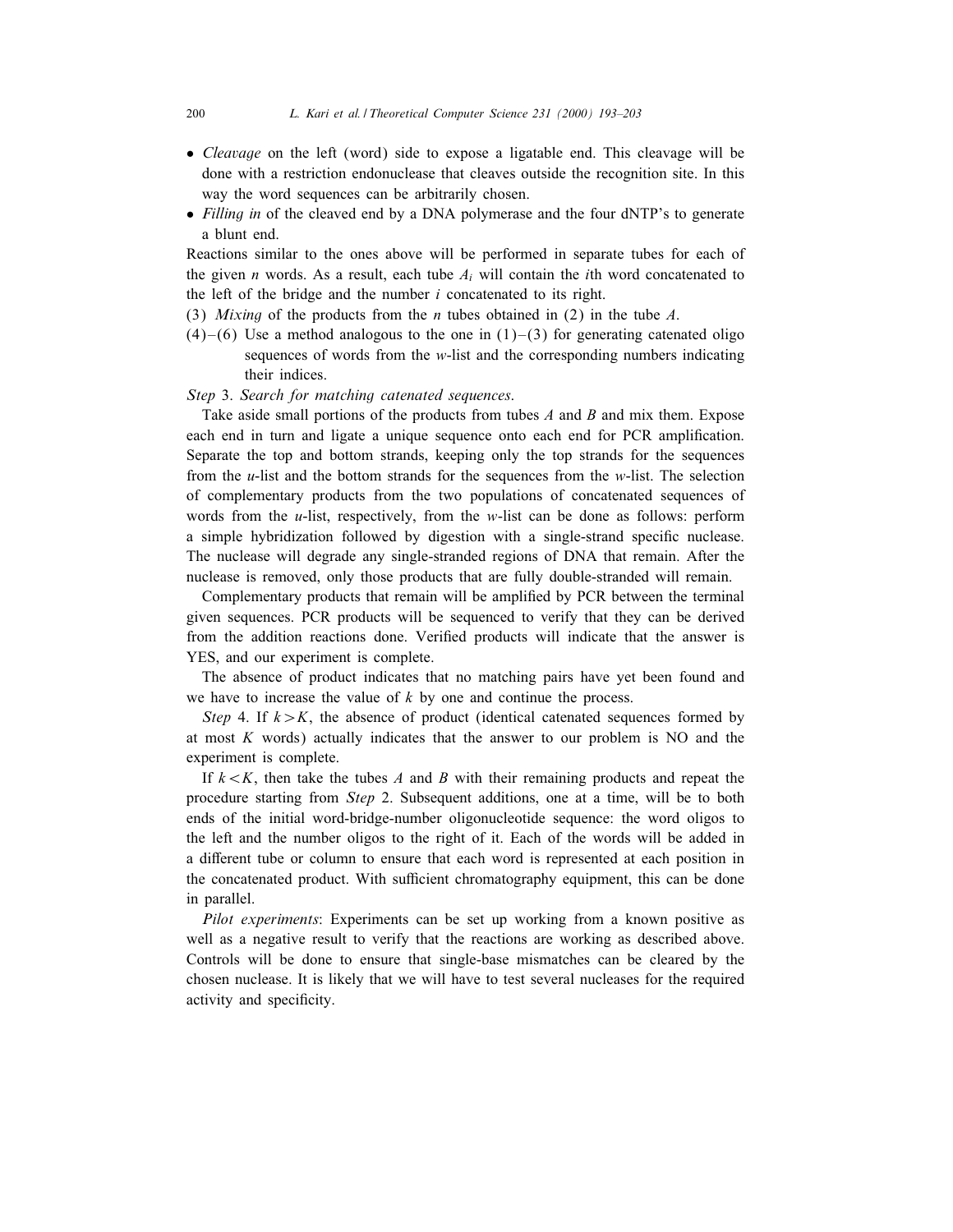## Appendix A



### References

- [1] L. Adleman, Molecular computation of solutions to combinatorial problems, Science 266 (1994) 1021–1024.
- [2] L. Adleman, On constructing a molecular computer, 1st DIMACS Workshop on DNA Based Computers, Princeton, 1995, DIMACS Series, Vol. 27, AMS Press, 1996, pp. 1–21.
- [3] M. Amos, A. Gibbons, D. Hodgson, Error-resistant implementation of DNA computation, 2nd DIMACS Workshop on DNA Based Computers, Princeton, 1996, DIMACS Series, Vol. 44, 1999, AMS Press, pp. 151–161.
- [4] M. Arita, M. Hagiya, A. Suyama, Joining and rotating data with molecules, Proc. 1997 IEEE Internat. Conf. on Evolutionary Computation, IN, pp. 243 –248.
- [5] M. Arita, A. Suyama, M. Hagiya, A heuristic approach for Hamiltonian Path Problem with molecules, Genetic Programming 1997: Proc. 2nd Ann. Conf. (GP-97), Morgan Kaufmann, Los Altos, CA, in press.
- [6] E. Baum, Building an associative memory vastly larger than the brain, Science 268 (1995) 583 585.
- [7] E. Baum, D. Boneh, Running dynamic programming algorithms on a DNA computer, 2nd DIMACS Workshop on DNA Based Computers, DIMACS Series, Vol. 44, 1999, AMS Press, pp. 77–85.
- [8] D. Beaver, Computing with DNA, J. Comput. Biol. 2 (1) (1995) 1–8.
- [9] D. Beaver, A universal molecular computer, 1st DIMACS Workshop on DNA Based Computers, Princeton, 1995, DIMACS Series, Vol. 27, 1996, AMS Press, pp. 29–36.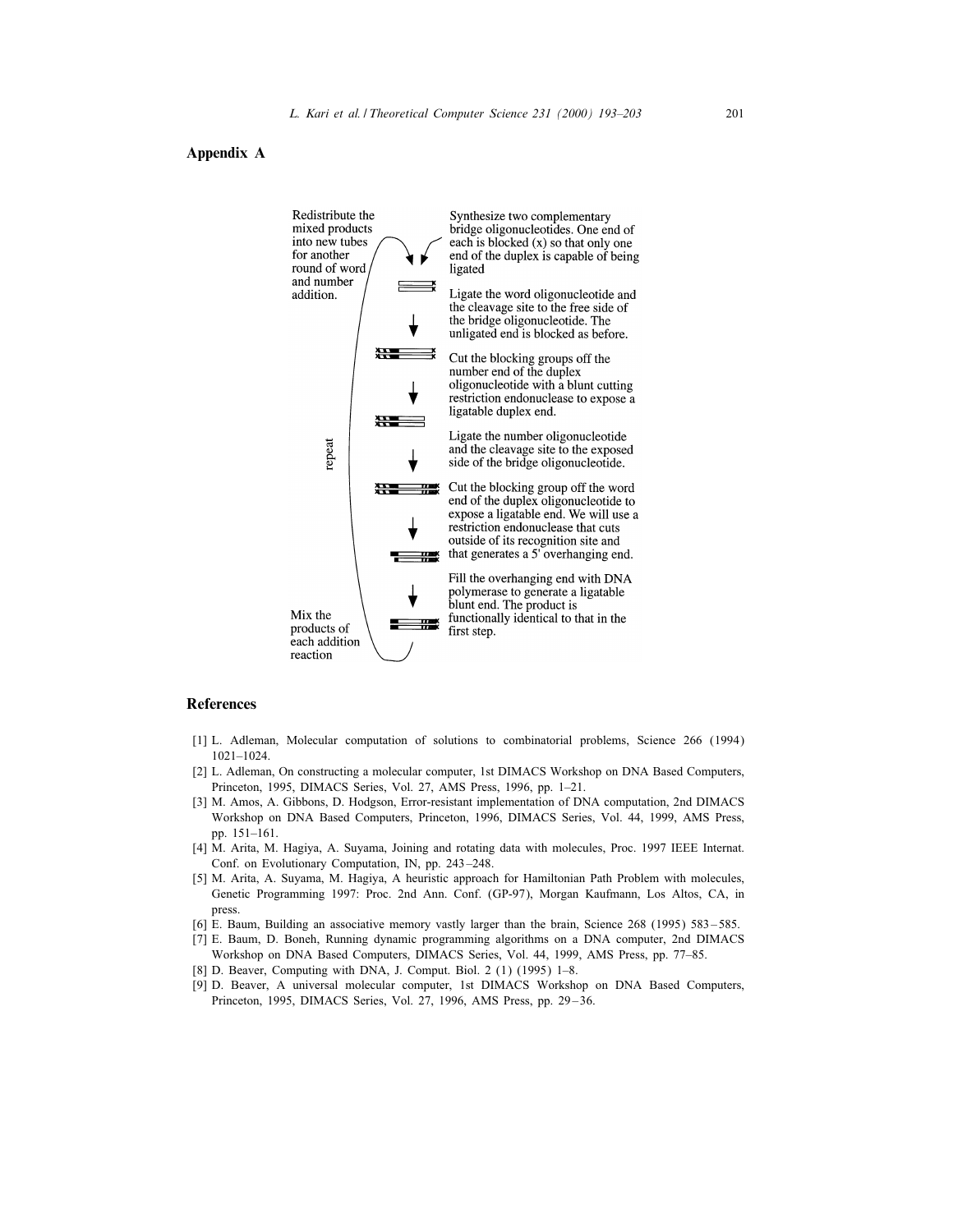- [10] D. Boneh, C. Dunworth, R. Lipton, Breaking DES using a molecular computer, 1st DIMACS Workshop on DNA Based Computers, Princeton, 1995, DIMACS Series, Vol. 27, 1996, AMS Press, pp. 37–65.
- [11] D. Boneh, R. Lipton, C. Dunworth, J. Sgall, On the computational power of DNA, Discrete Appl. Math. 71 (1996) 79–94.
- [12] R. Constable, H. Hunt, S. Sahni, On the computational complexity of scheme equivalence, Report No. 74-201, Dept. of Computer Science, Cornell University, Ithaca, NY, 1974.
- [13] E. Csuhaj-Varju, R. Freund, L. Kari, G. Paun, DNA computing based on splicing: universality results. Proceedings of 1st Annual Pacic Symposium on Biocomputing, Hawaii, 1996, L. Hunter, T. Klein, eds., World Scientific Publ., Singapore, 1996, 179-190.
- [14] R. Deaton, R. Murphy, J. Rose, M. Garzon, D. Franceschetti, S. Stevens, A DNA based implementation of an evolutionary search for good encodings for DNA computation, Proc. 1997 IEEE Int. Conf. on Evolutionary Computation, Indianapolis, pp. 267–271.
- [15] C.W. Dieffenbach, G.S. Dveksler (Eds.), PCR Primer: A Laboratory Manual, Cold Spring Harbor Laboratory Press, Cold Spring Harbor, New York, 1995, pp. 581–621.
- [16] R. Freund, L. Kari, G. Paun, DNA computing based on splicing: the existence of universal computers. Theory of Computing Systems 32 (1999) 69–112.
- [17] M. Garey, D. Johnson, Computers and Intractability. A Guide to the Theory of NP-completeness, Freeman, San Francisco, CA, 1979.
- $[18]$  D.K. Gifford, On the path to computation with DNA, Science 266 (1994) 993-994.
- [19] F. Guarnieri, M. Fliss, C. Bancroft, Making DNA add, Science 273 (1996) 220-223.
- [20] M. Hagiya, M. Arita, Towards parallel evaluation and learning of Boolean  $\mu$ -formulas with molecules, 3rd DIMACS Workshop on DNA Based Computers, Philadelphia, 1997, pp. 105 –114.
- [21] T. Head, Formal language theory and DNA: an analysis of the generative capacity of recombinant behaviors, Bull. Math. Biol. 49 (1987) 737–759.
- [22] T. Head, G. Paun, D. Pixton, Language theory and genetics. Generative mechanisms suggested by DNA recombination, in: G. Rozenberg, A. Salomaa (Eds.), Handbook of Formal Languages, Vol. 2, Springer, Berlin, 1996, pp. 295–360.
- [23] J. Hopcroft, J. Ulmann, Formal Languages and their Relation to Automata, Addison-Wesley, Reading, MA, 1969.
- [24] N. Jonoska, S. Karl, A molecular computation of the road coloring problem, 2nd DIMACS Workshop on DNA Based Computers, Princeton, 1996, DIMACS Series, Vol. 44, 1999, AMS Press, pp. 87–96.
- [25] N. Jonoska, S. Karl, Ligation experiments in computing with DNA, Proc. 1997 IEEE Internat. Conf. on Evolutionary Computation, IN, pp. 261–266.
- [26] P. Kaplan, G. Cecchi, A. Libchaber, Molecular computation: Adleman's experiment repeated, Technical Report, NEC Research Institute, 1995.
- [27] P. Kaplan, G. Cecchi, A Libchaber, DNA-based molecular computation: template–template interactions in PCR, 2nd DIMACS Workshop on DNA Based Computers, Princeton, 1996, DIMACS Series, Vol. 44, 1999, AMS Press, pp. 97–104.
- [28] L. Kari, DNA computing: arrival of biological mathematics, Math. Intell. 19 (2) (1997) 9 –22.
- [29] L. Kari, From Micro-Soft to Bio-Soft: computing with DNA, Proc. BCEC'97 (Bio-Computing and Emergent Computation) Skovde, Sweden, World Scientific, Singapore, pp. 146-164.
- [30] L. Kari, G. Thierrin, Contextual insertions/deletions and computability, Inform. Comput. 131 (1) (1996)  $47 - 61$ .
- [31] L. Kari, G. Paun, G. Thierrin, S. Yu, At the crossroads of DNA computing and formal languages: characterizing recursively enumerable languages using insertion/deletion systems, 3rd DIMACS Workshop on DNA Based Computers, Philadelphia, 1997, DIMACS Series, Vol. 48, 1999, AMS Press, pp. 329–346.
- [32] J. Kendrew et al. (Eds.), The Encyclopedia of Molecular Biology, Blackwell Science, Oxford, 1994.
- [33] S. Kobayashi, T. Yokomori, G. Sampei, K. Mizobuchi, DNA implementation of simple Horn clause computation, Proc. IEEE Internat. Conf. on Evolutionary Computation, IN, 1997, pp. 213–217.
- [34] T. Leete, M. Schwartz, R. Williams, D. Wood, J. Salem, H. Rubin, Massively parallel DNA computation: expansion of symbolic determinants, 2nd DIMACS Workshop on DNA Based Computers, Princeton, 1996, DIMACS Series, Vol. 44, 1999, AMS Press, pp. 45–58.
- [35] R. Lipton, DNA solution of hard computational problems, Science 268 (1995) 542– 545.